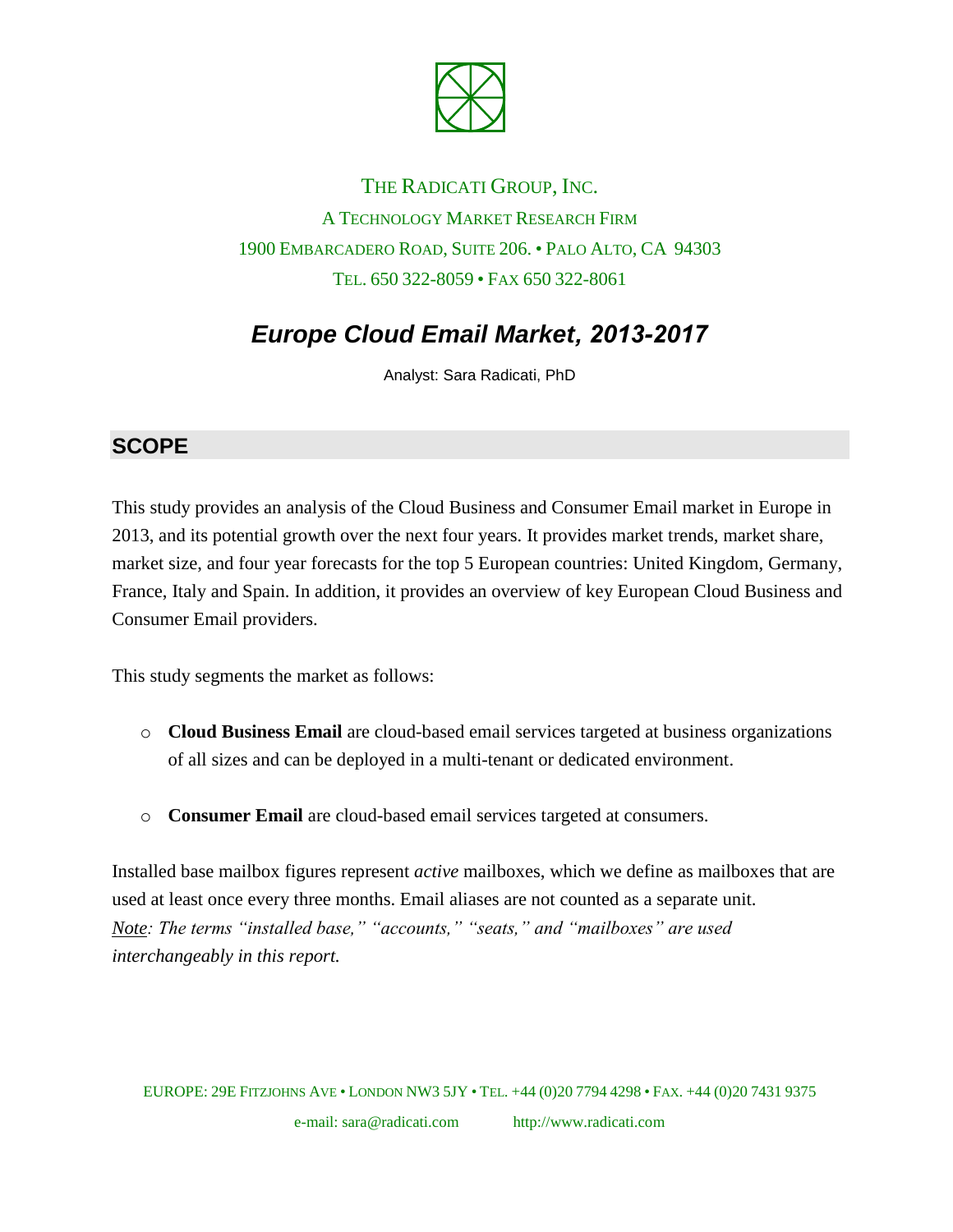#### **METHODOLOGY**

The information and analysis in this report are based on primary research conducted by The Radicati Group, Inc. Our proprietary methodology combines information derived from three principal sources:

- a. Our Worldwide Database which tracks user population, seat count, enterprise adoption and IT use from 1993 onwards.
- b. Surveys conducted on an on-going basis in all market areas which we cover.
- c. Market share, revenue, sales and customer demand information derived from vendor briefings.

Forecasts are based on historical information as well as our in-depth knowledge of market conditions and how we believe markets will evolve over time.

Finally, secondary research sources have also been used, where appropriate, to cross-check all the information we collect. These include company annual reports and other financial disclosures, industry trade association material, published government statistics and other published sources.

Our research processes and methodologies are proprietary and confidential.

#### **EXECUTIVE SUMMARY**

- The worldwide Cloud Email market, including both Business and Consumer email, is expected to increase from a worldwide installed base of over 3.2 billion accounts at year-end 2013, to over 4.2 billion by the end of 2017. Europe represents 20% of this market in 2013, and is expected to remain at 20% through 2017.
- This report looks at the Cloud Email market as comprising the following segments:
	- o **Cloud Business Email Providers** which offer feature-rich, enterprise-grade email and collaboration services to business organizations of all sizes. This includes Google Apps, Microsoft Office 365, many Hosted Microsoft Exchange providers, as well as many basic POP service providers. Cloud Business Email services may be offered as multi-tenant or dedicated cloud services.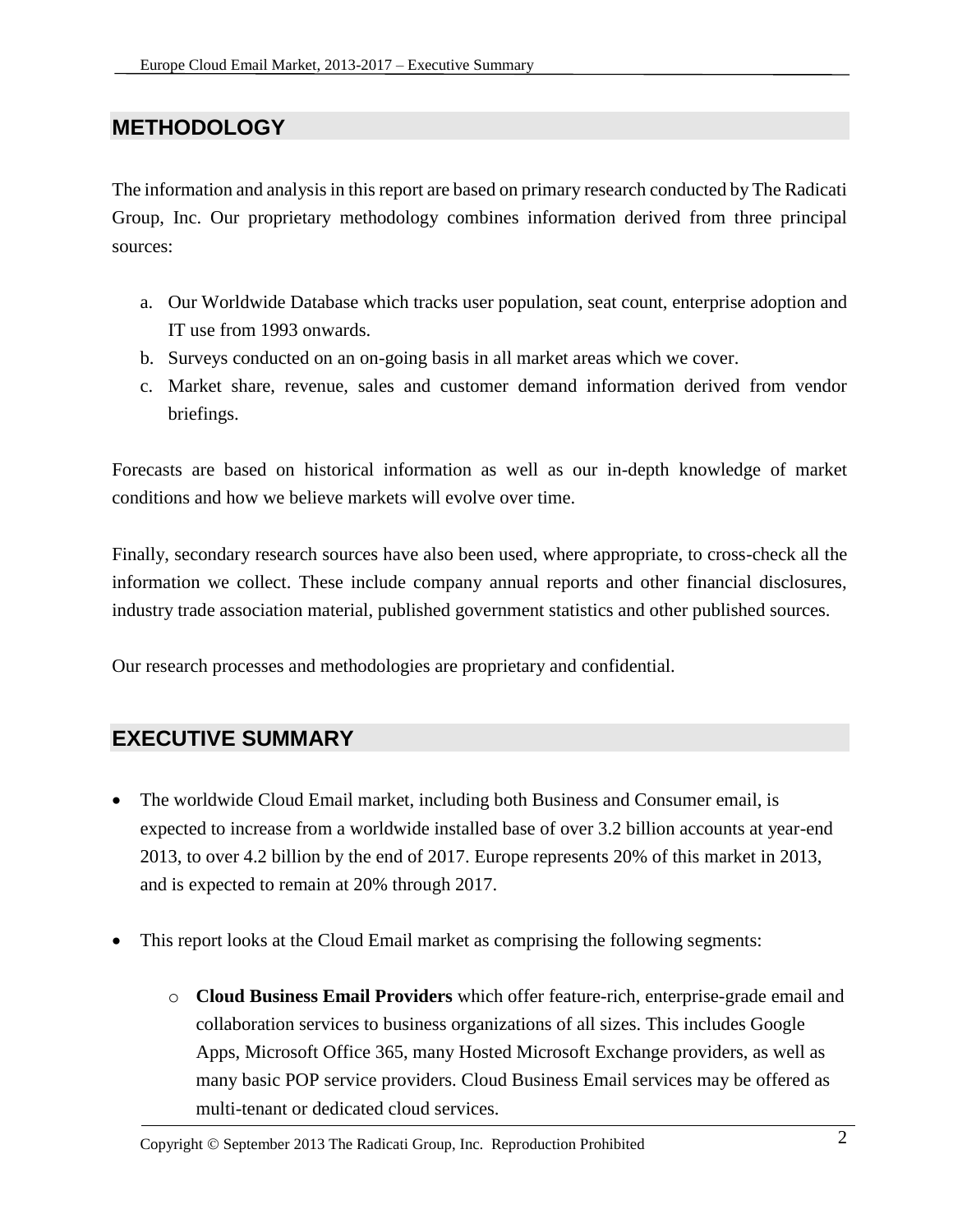- o **Consumer Email Providers** includes all varieties of ISP/Webmail providers and Telcos that offer email services aimed at consumers. This includes the main "big three" consumer email providers: Google Gmail, Microsoft Outlook.com, Yahoo! Mail, as well as a multitude of Telcos and regional ISP/Webmail providers that target consumers.
- The demographics of business organizations migrating to Cloud Business Email services has shifted considerably over the past 2 years, while previously, SOHOs and SMBs were the main customers for these solutions, now mid-market and larger organizations are increasingly migrating to cloud-based email solutions.
	- o As the gap in functionality between on-premises email and cloud-based email services has nearly disappeared, more customers are motived to adopt a cloud-based model in order to cut deployment and maintenance costs.
- Google and Microsoft are continuing to drive business adoption of cloud-based email services with strong offerings that extend the user experience well beyond email. Ongoing competition between Google and Microsoft, is expected to continue to drive down prices of Cloud Business Email services over the next four years.
	- o Google and Microsoft have both placed greater emphasis on integrating cloud storage services to create a more cohesive and collaborative environment for users. This integration combines cloud storage with productivity tools, allowing users to easily upload, access, edit, and collaborate on files, from the cloud.
	- o Google and Microsoft also include sophisticated office productivity suites with their business cloud email offerings which provide full document editing and collaboration.
- In the Consumer Email market, growth in Europe is driven by an increasing number of users coming online for the first time, particularly in Eastern Europe, as well as an expansion of penetration in saturated markets to a wider population demographic.
	- o While Social networks are increasingly popular throughout Europe, the number of Consumer Email accounts also continues to grow, as email accounts are an essential part